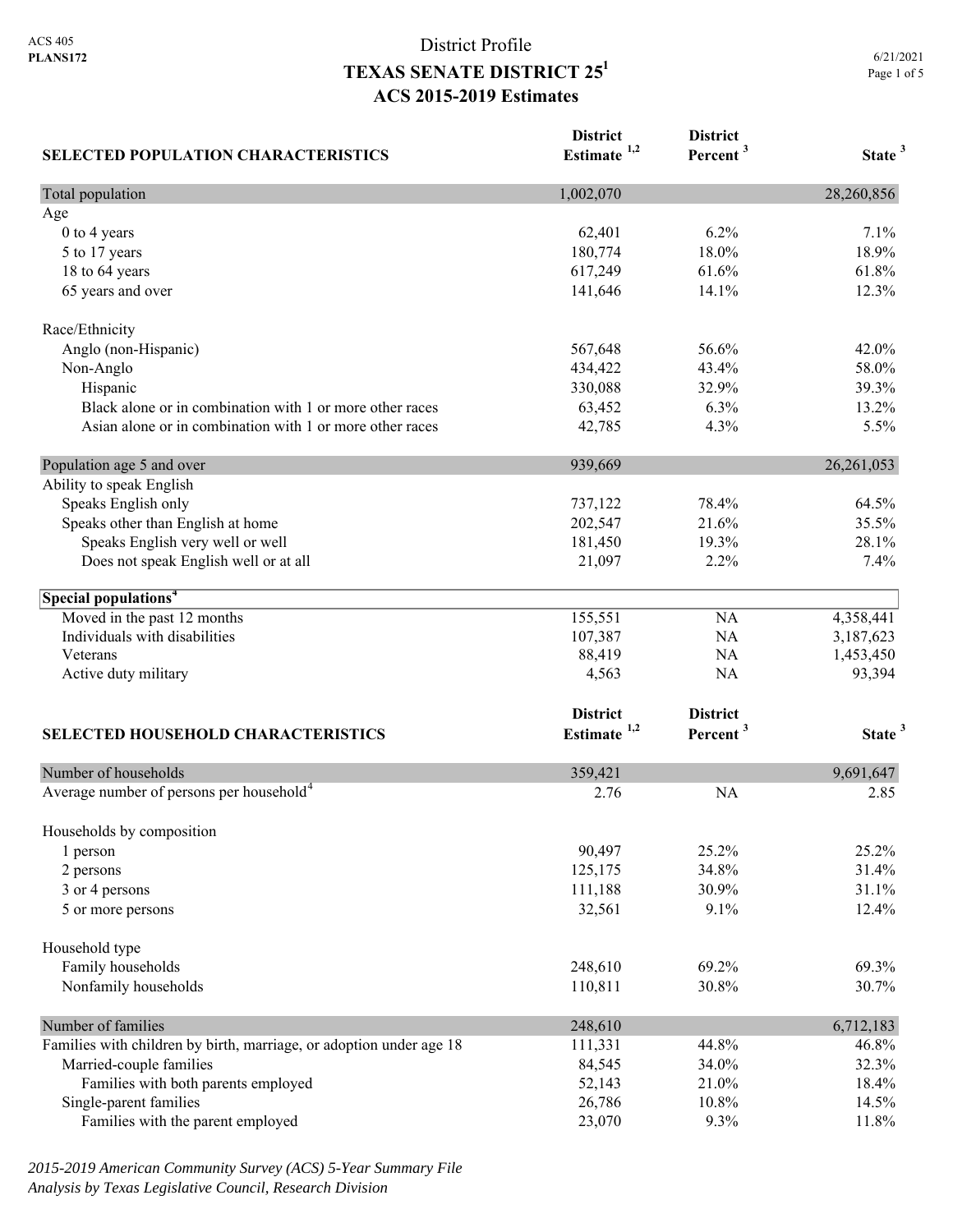| 6/21/2021   |  |
|-------------|--|
| Page 2 of 5 |  |

| <b>SELECTED EDUCATION CHARACTERISTICS</b>                                | <b>District</b><br>Estimate <sup>1,2</sup> | <b>District</b><br>Percent <sup>3</sup> | State <sup>3</sup> |
|--------------------------------------------------------------------------|--------------------------------------------|-----------------------------------------|--------------------|
| Population age 3 and over enrolled in school                             | 264,595                                    |                                         | 7,681,758          |
| School status                                                            |                                            |                                         |                    |
| In preschool (public and private)                                        | 15,720                                     | 5.9%                                    | 6.0%               |
| In kindergarten, elementary, middle, or high school (public and private) | 178,840                                    | 67.6%                                   | 69.8%              |
| In preschool through 12th grade (public only)                            | 167,151                                    | 63.2%                                   | 68.8%              |
| In college, graduate, or professional school                             | 70,035                                     | 26.5%                                   | 24.3%              |
| Population age 25 and over                                               | 669,775                                    |                                         | 18, 131, 554       |
| <b>Educational</b> attainment                                            |                                            |                                         |                    |
| Bachelor's degree or higher                                              | 294,247                                    | 43.9%                                   | 29.9%              |
| Less than high school graduate                                           | 40,709                                     | 6.1%                                    | 16.3%              |
|                                                                          | <b>District</b>                            | <b>District</b>                         |                    |
| <b>SELECTED LABOR CHARACTERISTICS</b>                                    | Estimate <sup>1,2</sup>                    | Percent <sup>3</sup>                    | State <sup>3</sup> |
| Civilian employed population age 16 and over                             | 499,093                                    |                                         | 13,253,631         |
| Civilian employment sector                                               |                                            |                                         |                    |
| Private sector                                                           | 388,605                                    | 77.9%                                   | 80.1%              |
| Government sector                                                        | 75,861                                     | 15.2%                                   | 13.0%              |
| Self-employed                                                            | 33,449                                     | 6.7%                                    | 6.7%               |
| Industry for civilian employed population                                |                                            |                                         |                    |
| Agriculture, forestry, fishing, hunting, and mining                      | 7,295                                      | 1.5%                                    | 3.0%               |
| Construction                                                             | 33,139                                     | 6.6%                                    | 8.6%               |
| Manufacturing                                                            | 28,137                                     | 5.6%                                    | 8.5%               |
| Wholesale trade                                                          | 13,618                                     | 2.7%                                    | 2.9%               |
| Retail trade                                                             | 58,282                                     | 11.7%                                   | 11.4%              |
| Transportation and warehousing and utilities                             | 20,543                                     | 4.1%                                    | 5.9%               |
| Information                                                              | 11,150                                     | 2.2%                                    | 1.7%               |
| Finance and insurance, and real estate and rental and leasing            | 42,990                                     | 8.6%                                    | 6.7%               |
| Professional, scientific, management, administrative, and waste mgmt.    | 67,806                                     | 13.6%                                   | 11.5%              |
| Educational services and health care and social assistance               | 113,825                                    | 22.8%                                   | 21.6%              |
| Arts, entertainment, recreation, accommodation, and food services        | 47,983                                     | 9.6%                                    | 9.2%               |
| Other services, except public administration                             | 25,804                                     | 5.2%                                    | 5.2%               |
| Public administration                                                    | 28,521                                     | 5.7%                                    | 4.0%               |
| Population age 16 to 64                                                  | 645,667                                    |                                         | 18,273,711         |
| Worked at all in the past 12 months                                      | 510,953                                    | 79.1%                                   | 75.4%              |
| Worked 50-52 weeks                                                       | 404,571                                    | 62.7%                                   | 59.0%              |
| Usually worked 35 or more hours per week                                 | 359,248                                    | 55.6%                                   | 52.2%              |
| Usually worked less than 35 hours per week                               | 45,323                                     | 7.0%                                    | 6.8%               |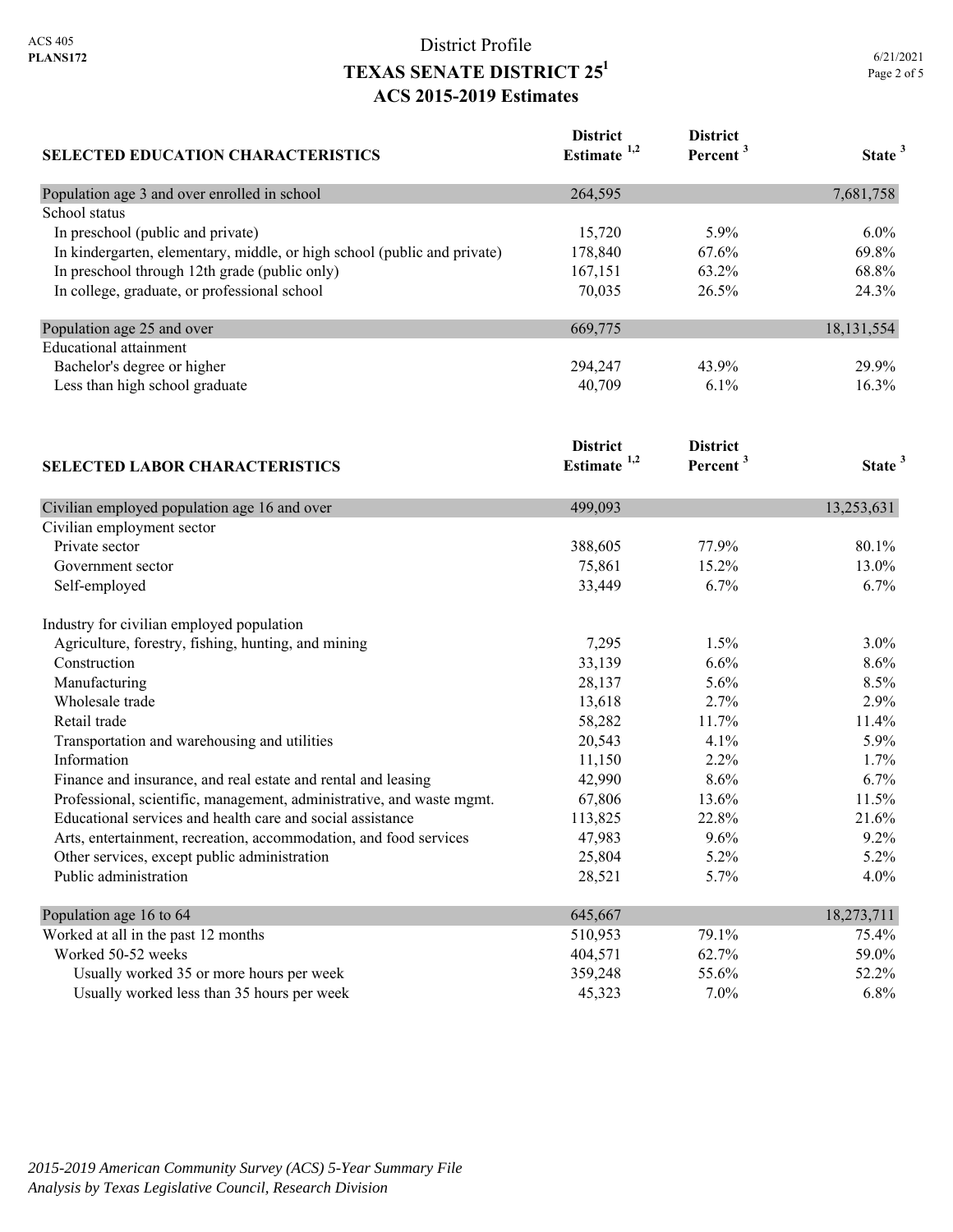| <b>SELECTED LABOR CHARACTERISTICS (continued)</b>               | <b>District</b><br>Estimate $1,2$ | <b>District</b><br>Percent <sup>3</sup> | State <sup>3</sup> |
|-----------------------------------------------------------------|-----------------------------------|-----------------------------------------|--------------------|
|                                                                 |                                   |                                         |                    |
| Workers age 16 and over                                         | 496,424                           |                                         | 13,115,511         |
| Means of transportation to work                                 |                                   |                                         |                    |
| Public transportation                                           | 4,034                             | 0.8%                                    | 1.4%               |
| Private vehicle                                                 | 444,083                           | 89.5%                                   | 90.5%              |
| Walk / bicycle / motorcycle                                     | 7,685                             | 1.5%                                    | 1.9%               |
| Taxi / other means                                              | 4,973                             | 1.0%                                    | 1.2%               |
| Worked at home                                                  | 35,649                            | 7.2%                                    | 5.0%               |
| Travel time to work <sup>5</sup>                                |                                   |                                         |                    |
| Less than 15 minutes                                            | 90,772                            | 18.3%                                   | 23.6%              |
| 15 minutes to 29 minutes                                        | 177,144                           | 35.7%                                   | 34.2%              |
| 30 minutes to 44 minutes                                        | 105,332                           | 21.2%                                   | 20.8%              |
| 45 minutes to 59 minutes                                        | 50,325                            | 10.1%                                   | 8.3%               |
| 60 minutes or more                                              | 37,202                            | 7.5%                                    | 8.1%               |
|                                                                 | <b>District</b>                   | <b>District</b>                         |                    |
| <b>SELECTED INCOME CHARACTERISTICS</b>                          | Estimate $1,2$                    | Percent <sup>3</sup>                    | State <sup>3</sup> |
| Persons in poverty <sup>6</sup>                                 | 77,716                            | 7.8%                                    | 14.7%              |
| Per capita income <sup>4</sup>                                  | \$40,907                          | NA                                      | \$31,277           |
| Number of households                                            | 359,421                           |                                         | 9,691,647          |
| Annual household income                                         |                                   |                                         |                    |
| Less than \$10,000                                              | 13,506                            | 3.8%                                    | 6.1%               |
| \$10,000 to \$24,999                                            | 27,389                            | 7.6%                                    | 12.9%              |
| \$25,000 to \$49,999                                            | 61,932                            | 17.2%                                   | 21.8%              |
| \$50,000 to \$99,999                                            | 112,786                           | 31.4%                                   | 30.1%              |
| \$100,000 to \$199,999                                          | 101,392                           | 28.2%                                   | 21.7%              |
| \$200,000 and over                                              | 42,416                            | 11.8%                                   | 7.4%               |
| Households with social security income                          | 94,192                            | 26.2%                                   | 25.6%              |
| Households with supplemental security income (SSI)              | 10,226                            | 2.8%                                    | 4.7%               |
| Households with public assistance income'                       | 3,349                             | 0.9%                                    | 1.4%               |
| Households that received food stamps/SNAP in the past 12 months | 15,210                            | 4.2%                                    | 11.8%              |
| Number of families living in poverty                            | 13,452                            |                                         | 759,269            |
| With related children under age 18                              | 9,310                             | 69.2%                                   | 77.1%              |
| Married couple families                                         | 3,013                             | 22.4%                                   | 26.2%              |
| Single-parent families                                          | 6,297                             | 46.8%                                   | 50.9%              |
| Female head of household                                        | 5,300                             | 39.4%                                   | 44.4%              |
| Male head of household                                          | 997                               | 7.4%                                    | 6.4%               |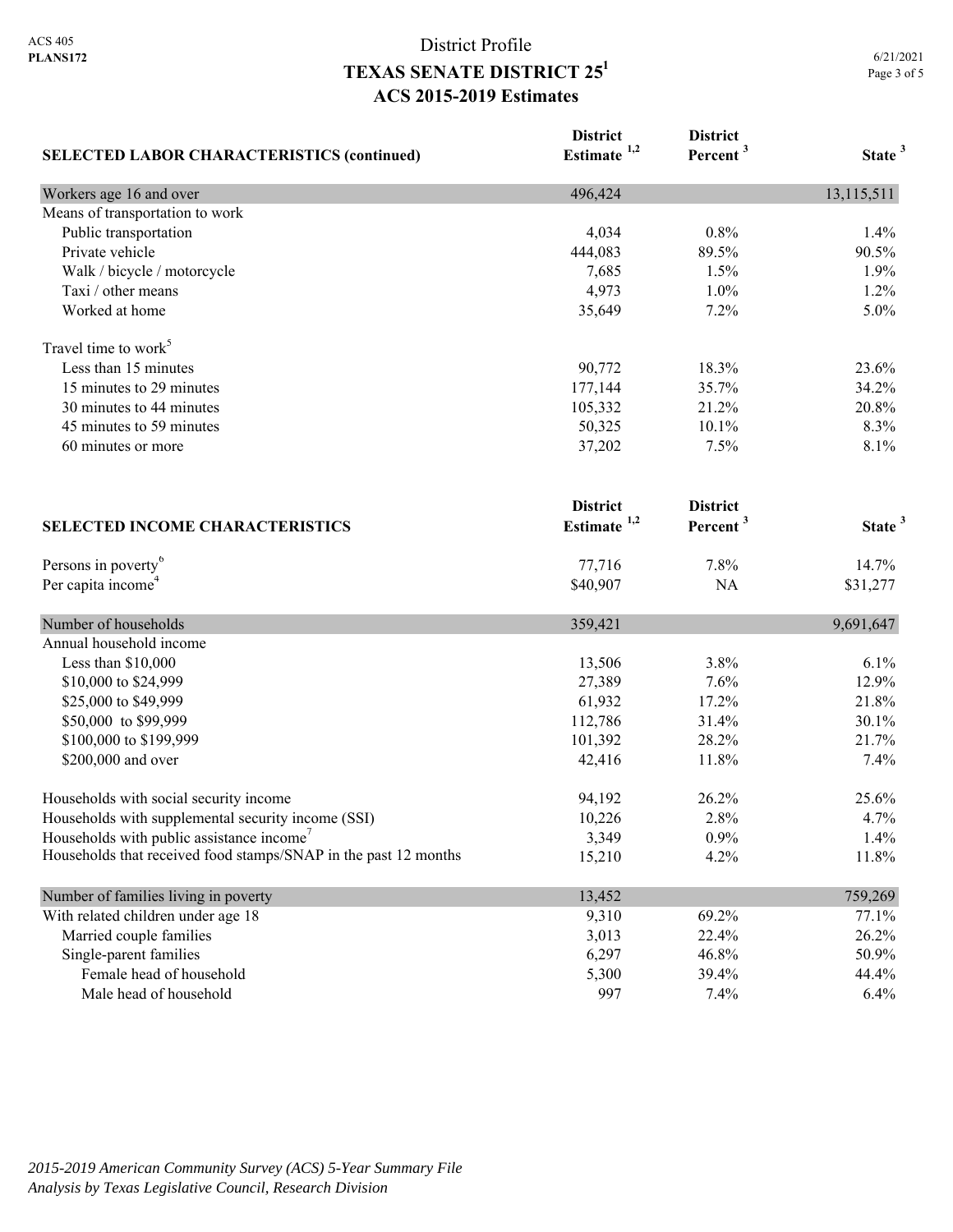6/21/2021 Page 4 of 5

| <b>SELECTED HOUSING CHARACTERISTICS</b>                                             | <b>District</b><br>Estimate $1,2$ | <b>District</b><br>Percent <sup>3</sup> | State <sup>3</sup> |
|-------------------------------------------------------------------------------------|-----------------------------------|-----------------------------------------|--------------------|
| Number of housing units                                                             | 389,085                           |                                         | 10,937,026         |
| Age of housing                                                                      |                                   |                                         |                    |
| Built in 2010 or later                                                              | 65,881                            | 16.9%                                   | 10.4%              |
| Built between 2000 and 2009                                                         | 104,388                           | 26.8%                                   | 19.3%              |
| Built between 1990 and 1999                                                         | 71,792                            | 18.5%                                   | 15.2%              |
| Built between 1970 and 1989                                                         | 106,018                           | 27.2%                                   | 31.4%              |
| Built before 1970                                                                   | 41,006                            | 10.5%                                   | 23.7%              |
| Occupancy status                                                                    |                                   |                                         |                    |
| Owner-occupied                                                                      | 246,954                           | 63.5%                                   | 54.9%              |
| Renter-occupied                                                                     | 112,467                           | 28.9%                                   | 33.7%              |
| Vacant                                                                              | 29,664                            | 7.6%                                    | 11.4%              |
| Median gross rent (contract rent plus estimated utility and fuel cost) <sup>4</sup> | \$1,187                           | NA                                      | \$1,045            |
| Median value of owner-occupied housing units <sup>4</sup>                           | \$271,600                         | <b>NA</b>                               | \$172,500          |
| Number of owner-occupied housing units                                              | 246,954                           |                                         | 6,004,802          |
| Value of owner-occupied housing                                                     |                                   |                                         |                    |
| Less than \$50,000                                                                  | 6,201                             | 2.5%                                    | 8.9%               |
| \$50,000 to \$99,999                                                                | 10,023                            | 4.1%                                    | 16.5%              |
| \$100,000 to \$199,999                                                              | 56,321                            | 22.8%                                   | 32.2%              |
| \$200,000 to \$499,999                                                              | 141,503                           | 57.3%                                   | 34.8%              |
| \$500,000 and above                                                                 | 32,906                            | 13.3%                                   | 7.6%               |
| Selected monthly owner costs as a percentage of household income <sup>8</sup>       |                                   |                                         |                    |
| 35 percent or more                                                                  | 37,533                            | 15.2%                                   | 15.3%              |
| 20 to 34.9 percent                                                                  | 69,249                            | 28.0%                                   | 24.9%              |
| Less than 20 percent                                                                | 138,354                           | 56.0%                                   | 59.0%              |
| Vehicles available in owner-occupied housing units                                  |                                   |                                         |                    |
| No vehicle                                                                          | 3,052                             | 1.2%                                    | 2.1%               |
| One or more vehicles                                                                | 243,902                           | 98.8%                                   | 97.9%              |
| Number of renter-occupied housing units                                             | 112,467                           |                                         | 3,686,845          |
| Gross rent <sup>9</sup>                                                             |                                   |                                         |                    |
| Less than \$500                                                                     | 1,919                             | 1.7%                                    | 6.2%               |
| \$500 to \$749                                                                      | 8,002                             | 7.1%                                    | 13.4%              |
| \$750 to \$999                                                                      | 23,149                            | 20.6%                                   | 24.2%              |
| \$1,000 to \$1,249                                                                  | 28,332                            | 25.2%                                   | 20.7%              |
| \$1,250 and above                                                                   | 47,113                            | 41.9%                                   | 30.5%              |
| Gross rent as a percentage of household income <sup>8</sup>                         |                                   |                                         |                    |
| 35 percent or more                                                                  | 38,889                            | 34.6%                                   | 35.9%              |
| 20 to 34.9 percent                                                                  | 40,435                            | 36.0%                                   | 32.1%              |
| Less than 20 percent                                                                | 27,297                            | 24.3%                                   | 24.9%              |
| Vehicles available in renter-occupied housing units                                 |                                   |                                         |                    |
| No vehicle                                                                          | 7,938                             | 7.1%                                    | 10.5%              |
| One or more vehicles                                                                | 104,529                           | 92.9%                                   | 89.5%              |